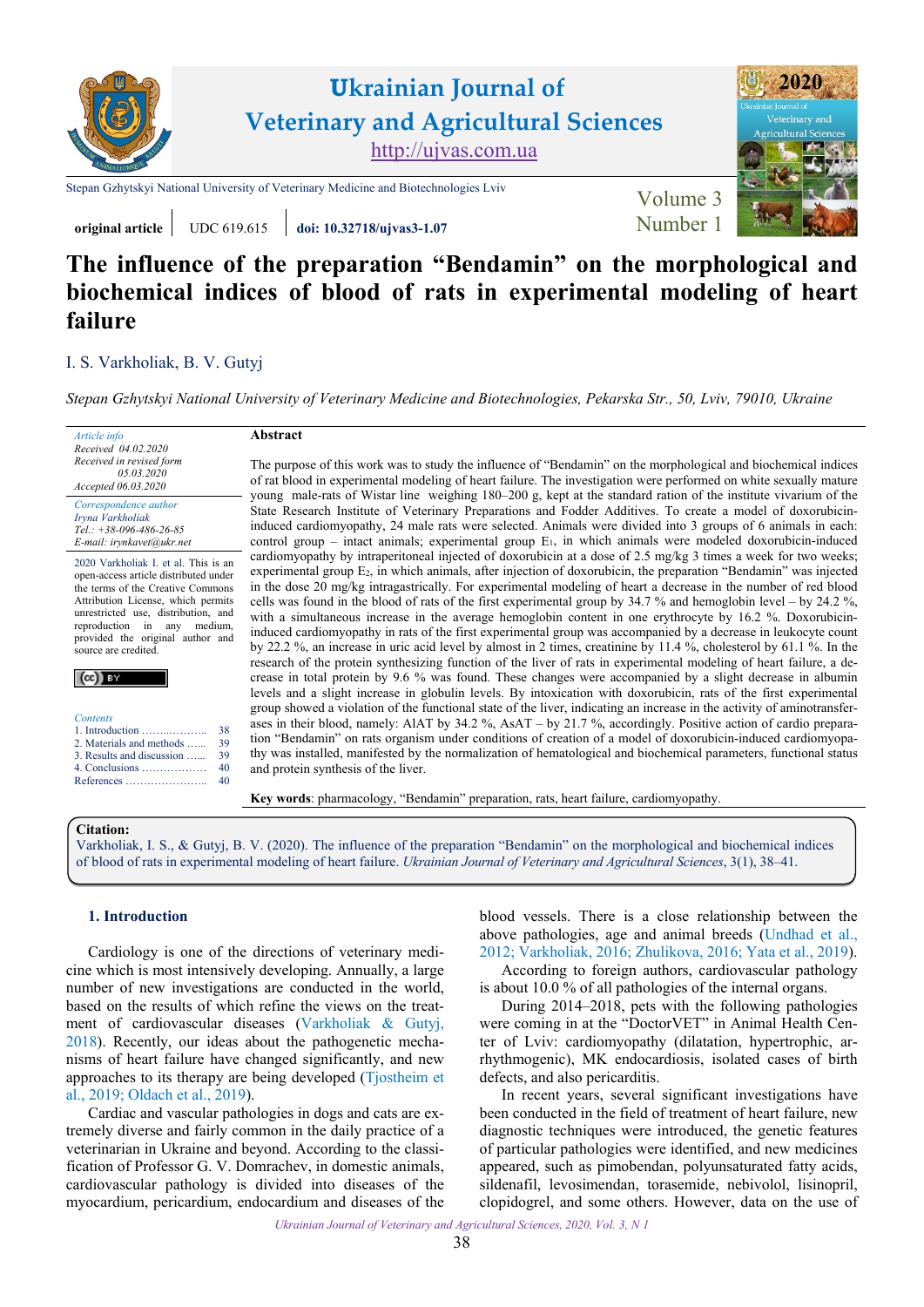<span id="page-1-0"></span>new therapeutic means in cardiovascular pathology is not enough ([Trofimjak & Slivinska, 2016;](#page-3-0) [Varkholiak & Gutyj,](#page-3-0) 2019; Varcholyak [& Gutyi, 2019](#page-3-0)).

Thus, there is a reasonable need to develop, conduct comprehensive investigations of the mechanisms of action of the medicines, its interaction with other preparations, clinical efficiency of treatment and safety of animals in the development of cardiovascular pathology.

The purpose of the work is to investigate the influence of cardio preparation "Bendamin" on the morphological and biochemical indices of rat blood in experimental modeling of heart failure.

#### **2. Materials and methods**

The investigations were performed on white sexually mature young rats-males of the Wistar line weighing 180– 200 g, which were kept on a standard ration of the institute vivarium of the State Research Institute of Veterinary Preparations and Feed Additives. Throughout the experiment, rats were kept in a balanced ration containing all the necessary components, and animals were provided with drinking water without restrictions from 0.2 liter glass bowls.

The experimental investigations were conducted in accordance with the requirements of the biological-biological experiment for the selection of analogues, setting control, compliance with the same feeding conditions and retention during the experiment and the results.

To create a model of doxorubicin-induced cardiomyopathy, 24 male rats were selected. Animals were divided into 3 groups of 6 animals in each: control group – intact animals; experimental group  $E_1$ , in which animals were modeled doxorubicin-induced cardiomyopathy by intraperitoneal introduction of doxorubicin at a dose of 2.5 mg/kg 3 times a week for two weeks; experimental group  $E_2$ , in which animals were injected intragastrically with "Bendamin" at a dose of 20 mg/kg.

Morphological and biochemical indices of blood were investigated by the method [\(Vlizlo et](#page-3-0) al., 2012).

All animal manipulations were carried out in accordance with the European Convention for the Protection of Vertebrate Animals, which is used for experimental and scientific purposes (Strasbourg, 1986).

Analysis of the research results was performed using the Statistica 6.0 software package. The probability of differences was evaluated by Student's t-test. The results were considered probable at  $P \le 0.05$ .

## **3. Results and discussion**

In experimental modeling of heart failure by intraperitoneal injection of doxorubicin at a dose of 2.5 mg/kg 3 times a week for two weeks, was found reducing the number of erythrocytes in the blood of rats of the first experimental group by 34.7 % and hemoglobin level – by 24.2 %, with a simultaneous increase in the average hemoglobin content in one erythrocyte by 16.2 % (Table. 1). These changes may be related to the negative action of oxidative stress on cardiomyocytes.

In the search of the above mentioned indices in the blood of the experimental group  $E_2$  an increase in the number of erythrocytes and hemoglobin level compared with sick animals was observed. It should be noted that the number of erythrocytes in the blood of rats treated with the preparation "Bendamin" ranged from  $7.14 \pm 0.547$  T/l, whereas in rats of the first experimental group this indicator was  $4.94 \pm 0.125$  T/l. In the research of hemoglobin in the blood of rats in the experimental groups, their increase is found in the second experimental group of rats compared to the first experimental group, however, when compared with the control group, this indicator was lower by 5.7 %, respectively.

The average hemoglobin content in one erythrocyte was higher in the first experimental group, where it was respectively  $17.71 \pm 1.10$  pg, slightly lower was in the second experimental group.

Doxorubicin-induced cardiomyopathy in rats of the first experimental group was accompanied by a decrease in leukocyte number by 22.2 %, which may be related to a decrease in immunity and inhibition of leukocyte formation in the bone marrow against the background of oxidative stress caused by the injection of doxorubicin.

When using the preparation "Bendamin" to experimental rats under the conditions of experimental modeling of heart failure was found an increase of their number to  $6.58 \pm 0.55$  G/l, which is 26.3 % higher than the indices of the first experimental group.

In order to evaluate the influence of preparation "Bendamin" in simulated doxorubicin-induced cardiomyopathy, on kidney condition was determined by such indicators as uric acid and creatinine levels. It was Installed, that in the first experimental group of rats uric acid levels were increased almost in 2-times, whereas creatinine levels were increased by 11.4 %. The lowest level of uric acid was in the experimental group  $E_2$ , which along with the intoxication of doxorubicin were used the preparation "Bendamin". Similar changes are observed in the research of creatinine level, which in the experimental group  $E_2$  was fluctuated respectively within  $50.4 \pm 1.54$  µmol/l, whereas in the control group of rats this indicator was  $49.0 \pm 1.07$  µmol/l. These changes in the blood of the second experimental group indicate a partial normalization of renal function.

We found that in modeling heart failure in the experimental animals of the first experimental group there was an increase in cholesterol level by 61.1 % compared with the control group. It should be noted that when using the preparation "Bendamin" cholesterol level was decreased by 36.3 % and reached physiological values.

Reorientation of oxidative metabolism in the myocardium to the anaerobic pathway as a result of rats intoxication with doxorubicin and damage to their heart muscle was reflected by a 59 % increase in the creatine phosphokinase MB activity in the rats serum of the first experimental group compared with indicators taken from the control group of rats. This enzyme is a specific and sensitive marker of myocardial damage.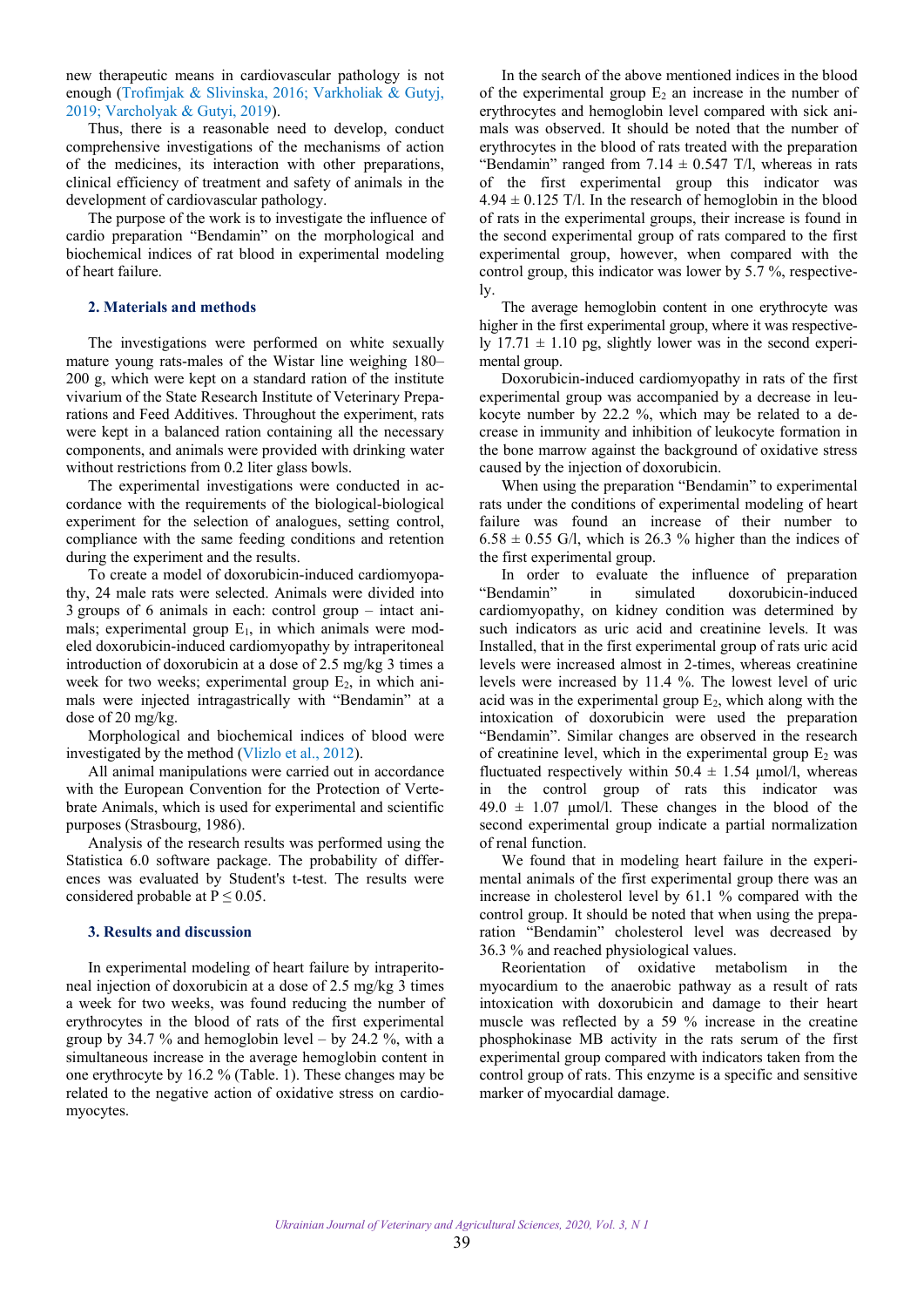## <span id="page-2-0"></span>**Table 1**

Morphological and biochemical indices of blood of rats in experimental modeling of heart failure and action of the preparation "Bendamin" ( $M \pm m$ , n = 6)

| Indicators                                            | Groups of animals |                    |                  |  |
|-------------------------------------------------------|-------------------|--------------------|------------------|--|
|                                                       | Control           | Experimental 1     | Experimental 2   |  |
| Erythrocytes, T/l                                     | $7.57 \pm 0.349$  | $4.94 \pm 0.125*$  | $7.14 \pm 0.547$ |  |
| Hemoglobin, g/l                                       | $115.4 \pm 2.9$   | $87.5 \pm 2.0^*$   | $110.6 \pm 3.2$  |  |
| The average hemoglobin content in one erythrocyte, pg | $15.24 \pm 1.14$  | $17.71 \pm 1.10^*$ | $15.49 \pm 1.15$ |  |
| Leukocytes, G/l                                       | $6.70 \pm 0.62$   | $5.21 \pm 0.75^*$  | $6.58 \pm 0.55$  |  |
| Creatinine, µmol/l                                    | $49.0 \pm 1.07$   | $54.6 \pm 2.27*$   | $50.4 \pm 1.54$  |  |
| Cholesterol, mmol/l                                   | $1.90 \pm 0.072$  | $3.06 \pm 0.057*$  | $1.95 \pm 0.072$ |  |
| Uric acid, µmol/l                                     | $83.4 \pm 3.60$   | $164.2 \pm 4.11*$  | $91.3 \pm 5.35$  |  |
| LDH, mmk/l                                            | $1.93 \pm 0.20$   | $1.85 \pm 0.15$    | $2.10 \pm 0.30$  |  |
| Creatine phosphokinase MB, in units/l                 | $78 \pm 3.1$      | $124 \pm 4.3*$     | $105 \pm 3.9$    |  |

The injection of the cardio preparation to the experimental rats contributed to a slight decrease in creatine phosphokinase MB activity by 15.3 % compared with the first experimental group.

One of the major enzymes involved in glycolysis reactions is lactate dehydrogenase. Based on the conducted research, it was found that LDH activity in the blood of rats of the first experimental group decreased by 4 % due to doxorubicin intoxication. When using the "Bendamin" cardio preparation, to rats of the  $E_2$  experimental group were found

the increase of this enzyme compared to the control and the first experimental group, here, accordingly, LDH activity ranged from  $2.10 \pm 0.30$  mmk/l.

In the research of the protein synthesizing function of rat liver in experimental modeling of heart failure and the action of the "Bendamin" cardio preparation reduced the total protein in the first experimental group by 9.6 %, of the second experimental group – by 2.3 % compared with the control group (Table 2).

## **Table 2**

Protein synthesizing function of rat liver in experimental modeling of heart failure and action of "Bendamin" preparation  $(M \pm m, n = 6)$ 

| Indices              |                  | Groups of animals  |                  |
|----------------------|------------------|--------------------|------------------|
|                      | Control          | Experimental 1     | Experimental 2   |
| Total protein, $g/l$ | $62.31 \pm 3.12$ | $56.32 \pm 3.57^*$ | $60.84 \pm 2.78$ |
| Albumin, $g/l$       | $24.12 \pm 2.18$ | $17.57 \pm 3.34*$  | $22.67 \pm 2.45$ |
| Globulins, $g/l$     | $38.19 \pm 3.41$ | $38.75 \pm 4.10$   | $38.17 \pm 3.11$ |

These changes were accompanied by a slight decrease in albumin levels and a slight increase in globulin levels, the level of albumins and globulins was thus set at  $17.57 \pm 3.34$  and  $38.75 \pm 4.10$  g/l in the first experimental group versus  $24.12 \pm 2.18$  and  $38.19 \pm 3.41$  in the control group of rats.

By intoxication with doxorubicin in rats of the first experimental group was found violations of the functional state of the liver which is indicated by increased activity of aminotransferases in their blood, namely: AlAT by 34.2 %, AsAT – by 21.7 %, respectively (Table 3).

#### **Table 3**

Functional state of rat liver in experimental modeling of heart failure and action of the preparation "Bendamin" ( $M \pm m$ ,  $n = 6$ )

| <b>Indices</b> |                   | Groups of animals   |                   |
|----------------|-------------------|---------------------|-------------------|
|                | Control           | Experimental 1      | Experimental 2    |
| $AIAT$ , un/l  | $38.47 \pm 2.10$  | $51.62 \pm 3.57^*$  | $38.50 \pm 2.10$  |
| $A IAT$ , un/l | $188.5 \pm 15.86$ | $229.4 \pm 10.30^*$ | $189.2 \pm 11.25$ |

The use of the preparation "Bendamin" in experimental rats under experimental modeling of heart failure, was set up a decrease in the activity of aminotransferases in serum of experimental group E<sub>2</sub>. Thus, the activity of AlAT and AsAT in the serum of the second experimental group was decreased by 25.4 and 17.5 %, respectively, compared to the intoxicated rats, who were not given a cardiac preparation.

#### **4. Conclusions**

Based on our research, positive action of "Bendamin" cardio preparation on rats organism was set up under the conditions of creation of a doxorubicin-induced cardiomyopathy model, that appears itself by the normalization of hematological and biochemical indices, functional status and protein synthesis function of the liver.

#### **References**

Oldach, M. S., Ueda, Y., Ontiveros, E. S., Fousse, S. L., Harris, S. P., & Stern, J. A. (2019). Cardiac Effects of a Single Dose of Pimobendan in Cats With Hypertrophic Cardiomyopathy; A [Randomized, Placebo-Controlled, Crossover Study.](https://doi.org/10.3389/fvets.2019.00015) *Front Vet Sci.*, 6, 15. doi: 10.3389/fvets.2019.00015.

*Ukrainian Journal of Veterinary and Agricultural Sciences, 2020, Vol. 3, N 1*